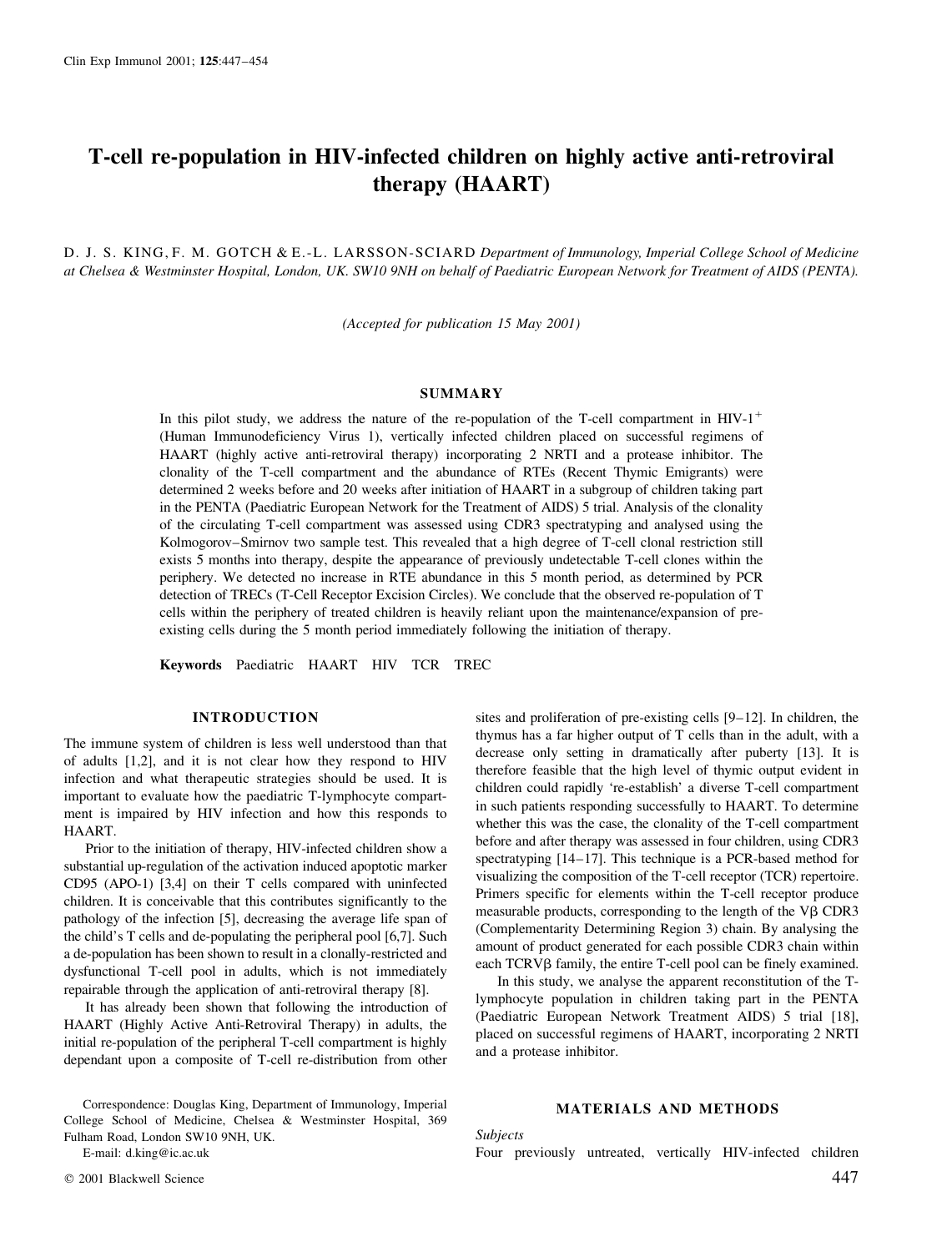| Patient          | Age<br>(years) | CD4       |              | CD8       |              | VL        |              |                                                  |  |
|------------------|----------------|-----------|--------------|-----------|--------------|-----------|--------------|--------------------------------------------------|--|
|                  |                | Pre-HAART | <b>HAART</b> | pre-HAART | <b>HAART</b> | pre-HAART | <b>HAART</b> | Change in TREC post-therapy<br>(arbitrary units) |  |
| P <sub>5/1</sub> |                | 796       | 1280         | 1990      | 1520         | 1900 000  | 104          | $-0.139$                                         |  |
| P5/2             |                | 183       | 382          | 1029      | 819          | 314 000   | 203          | $-0.248$                                         |  |
| P <sub>5/3</sub> | Q              | 158       | 287          | 998       | 1370         | 25 000    | < 50         | $-0.290$                                         |  |
| P <sub>5/4</sub> | 13             | 44        | 199          | 493       | 678          | 128 000   | 151          | $-0.038$                                         |  |



 $©$  2001 Blackwell Science Ltd, Clinical and Experimental Immunology, 125:447-454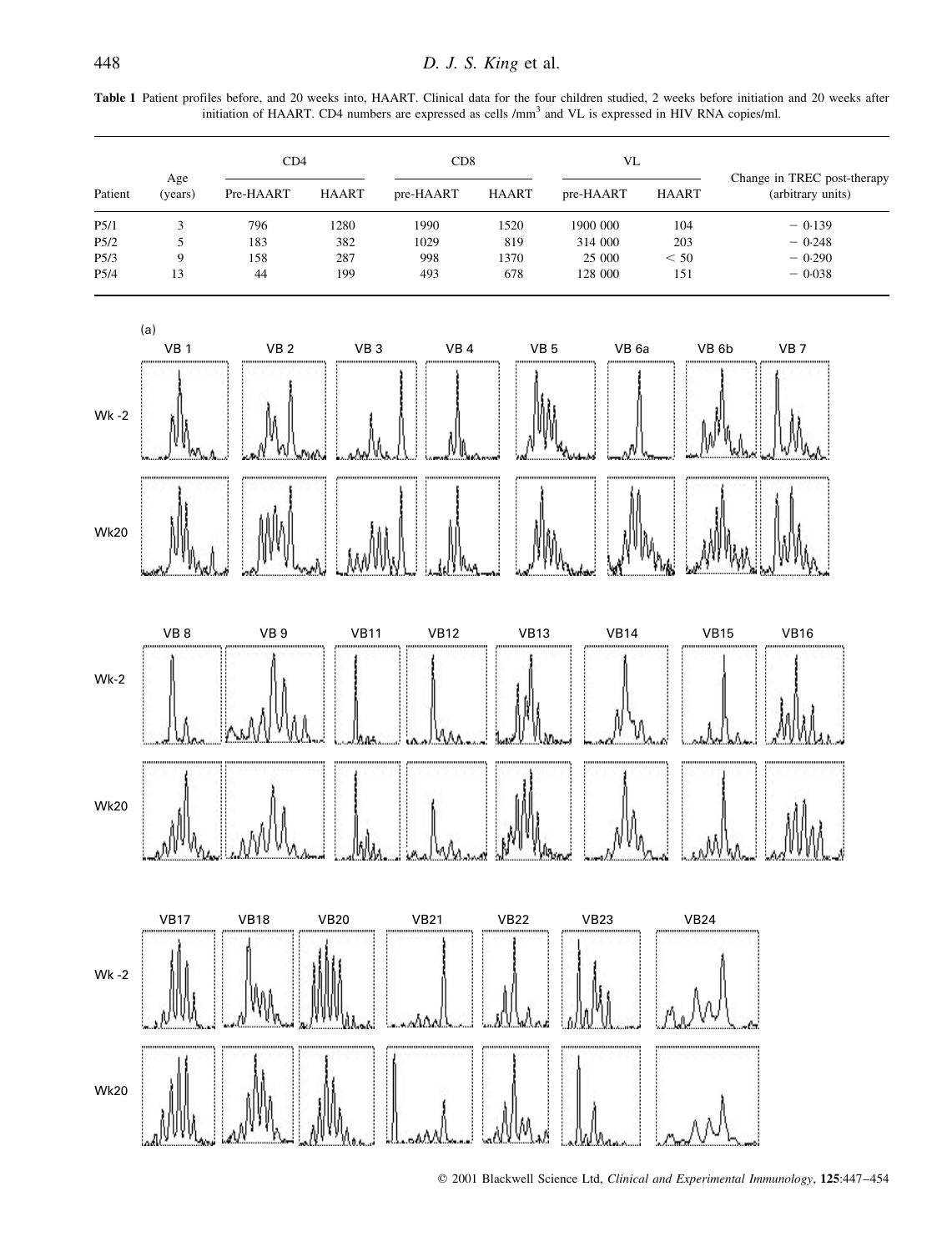participating in the PENTA 5 trial were included. Treatment consisted of 2 NRTI (2 of Abacavir, ZDV or 3TC) plus Nelfinavir. All responded well to therapy, having a significant reduction in viral load (VL) (Roche Amplicor/Roche Ultrasensitive) and an increase in the  $CD4^+$  T-lymphocyte number (Table 1).

#### Samples

Frozen samples of PBMCs (Peripheral Blood Mononuclear Cells) were obtained. The samples from each of the children consisted of paired samples taken 2 weeks before and 20 weeks after the initiation of HAART.

## Sample preparation

PBMCs were thawed and lysed by resuspension in Tri-Reagent (Sigma). DNA and RNA were extracted as per the manufacturer's instructions. The RNA was used to create cDNA, primed with 16 mer oligo dT, as per the manufacturer's recommendations (all reagents Perkin-Elmer Applied Biosystems, Warrington, UK).

#### CDR3 spectratyping

The PCR to amplify each of the functional  $V\beta$  CDR3 regions was set up as follows. Reactions  $(25 \text{ µ})$  containing  $2 \text{ µ}$   $25 \text{ mm}$ magnesium chloride,  $2.5 \mu$ l  $\times$ 10 PCR buffer, 0.5  $\mu$ l mixed 10 mm dNTP, 0<sup>2</sup>  $\mu$ l cDNA, 0<sup>6</sup> U Taq polymerase, and previously published primers specific for the constant region  $(C\beta)$  and the variable region  $(V\beta)$  of interest  $[14–17]$ , were run under the conditions of 95 $\degree$ C for 30 s, then 50 cycles of 95 $\degree$ C for 25 s, 60 $\degree$ C for 45 s and 72 $\degree$ C for 45 s, before a final elongation of 72 $\degree$ C for 5 min. The PCR products generated from the above reaction were subjected to flurophore-labelled, single primer elongations. The primers were specific for the constant region  $(C\beta)$  of the TCR  $\beta$ chain or to individual Joining region  $(J\beta)$  segments. These were performed under identical cycling conditions to the amplification PCR for between five and 10 cycles. The labelled products were loaded onto an ABI 310 Automate (Perkin-Elmer Applied Biosystems, UK), which measures the intensity of fluorescence (the amount of PCR product), and, by reference to the detection time of the internal size standards, the length of the PCR products was determined. The profiles or `CDR3 spectratypes' generated from this may then be compared visually with one another to detect expansions, or assessed statistically to determine alterations in the composition or levels of perturbation, as described below.

#### Statistical analysis

Statistical analysis of the CDR3 spectratype data was conducted using a two sample Kolmogorov-Smirnov test. This test determines whether two samples of data may reasonably be assumed to possess the same distribution. Being non-parametric, the Kolmogorov–Smirnov test does not require the assumption that the population is normally distributed. Gorochov et al. [19] used this equation to estimate CDR3 spectratype deviation of clinical samples from a theoretical `normal', thereby gauging the level of perturbation. Here, we used this test to determine directly the difference between samples taken from the children at



Fig. 1. CDR3 spectratypes. (a) A representative complete set of CDR3 spectratypes generated from the PENTA 5 children (subject P5/1 displayed) before and after therapy are shown. The differences in clonal distributions (Vb1) are assessed using the non-parametric Kolmogorov–Smirnov test, the sigmoid curve of the population distributions being compared with each other. (b) An example of the VB1 family of subject P5/1 is shown. The maximum difference (Dmax, ranging between 0 [no difference] to 1 [absolutely different]) between the two spectratypes is shown, along with the length of the CDR3 chain (aa) at which this occurs and the degree of significance.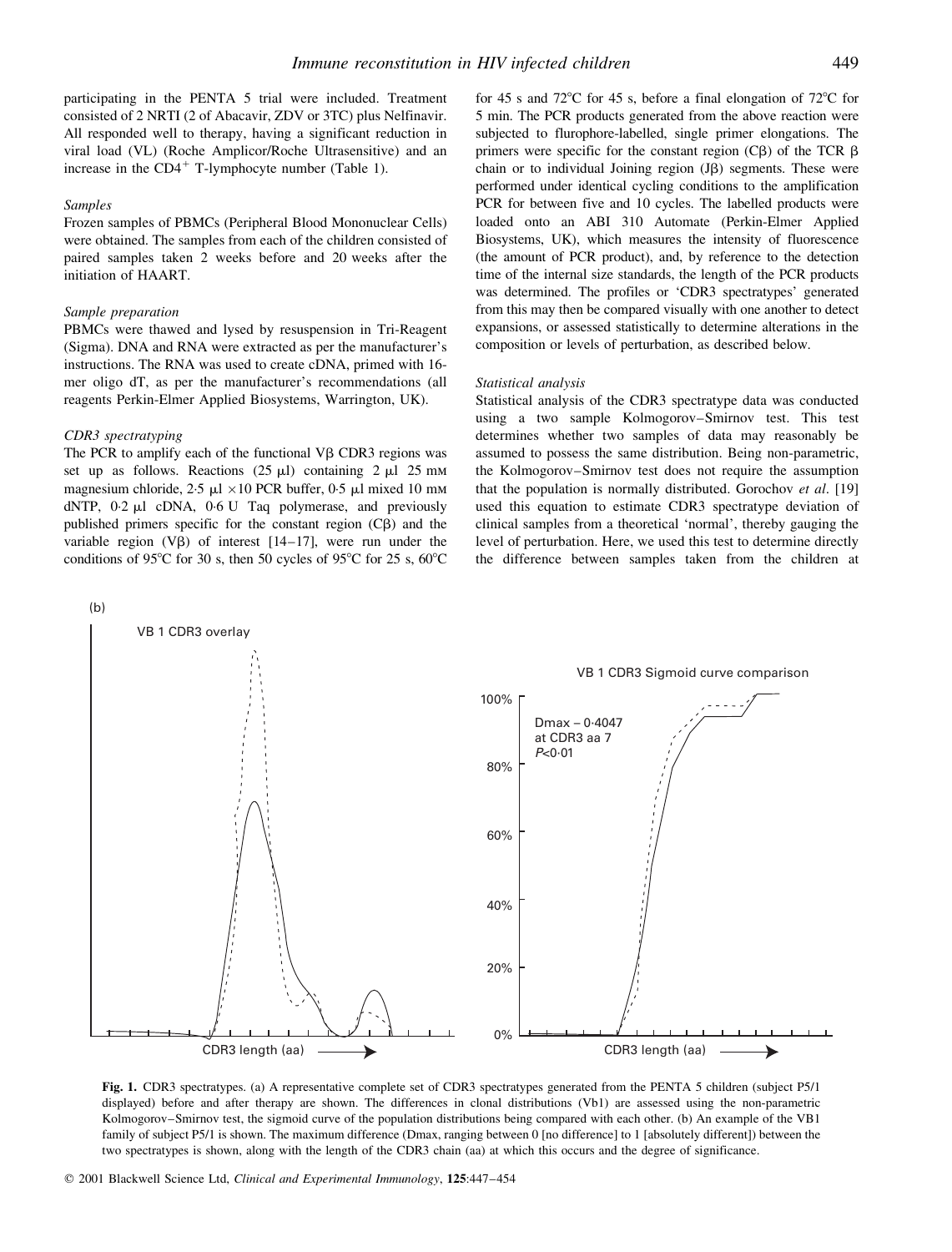Table 2 Kolmogorov - Smirnov 2 sample test results for PENTA 5 Subjects. Compiled Dmax values along with P-values for each of the children's  $V\beta$  families 20 weeks after initiation of HAART compared with 2 weeks prior to HAART.

|                | P <sub>5/1</sub> |       | P <sub>5/2</sub> |       | P5/3                                   |       | P <sub>5/4</sub> |              |
|----------------|------------------|-------|------------------|-------|----------------------------------------|-------|------------------|--------------|
| VB             | $P$ -value       |       |                  |       | Dmax P-value Dmax P-value Dmax P-value |       |                  | Dmax         |
| 1              | < 0.01           | 0.405 | ns               | 0.185 | ns                                     | 0.190 | < 0.01           | 0.791        |
| $\mathbf{2}$   | < 0.01           | 0.627 | ns               | 0.246 | ns                                     | 0.143 | < 0.01           | 0.724        |
| 3              | < 0.01           | 0.663 | < 0.01           | 0.433 | < 0.01                                 | 0.807 | < 0.01           | 0.467        |
| $\overline{4}$ | < 0.05           | 0.270 | < 0.05           | 0.366 | ns                                     | 0.088 | < 0.01           | 0.657        |
| 5              | < 0.05           | 0.377 | ns               | 0.185 | ns                                     | 0.209 | < 0.01           | 1            |
| 6a             | < 0.01           | 0.827 | < 0.01           | 1     | < 0.05                                 | 0.397 | ns               | 0.062        |
| 6b             | ns               | 0.187 | ns               | 0.309 | < 0.05                                 | 0.342 | ns               | 0.194        |
| 7              | < 0.01           | 0.455 | ns               | 0.146 | ns                                     | 0.151 | < 0.01           | 0.332        |
| 8              | < 0.01           | 0.762 | < 0.01           | 0.630 | ns                                     | 0.314 | < 0.01           | 0.602        |
| 9              | ns               | 0.197 | < 0.05           | 0.309 | ns                                     | 0.161 | < 0.01           | 0.348        |
| 11             | < 0.01           | 0.341 | < 0.05           | 0.442 | ns                                     | 0.129 | < 0.01           | 0.708        |
| 12             | ns               | 0.244 | < 0.01           | 0.386 | ns                                     | 0.149 | ns               | 0.248        |
| 13             | < 0.01           | 0.523 | < 0.01           | 0.608 | ns                                     | 0.204 | < 0.01           | $\mathbf{1}$ |
| 14             | < 0.01           | 0.372 | ns               | 0.225 | < 0.01                                 | 0.480 | < 0.01           | 0.463        |
| 15             | ns               | 0.266 | < 0.01           | 0.457 | < 0.01                                 | 0.469 | < 0.01           | 0.984        |
| 16             | < 0.01           | 0.652 | < 0.01           | 0.820 | < 0.01                                 | 0.403 | < 0.01           | 0.969        |
| 17             | ns               | 0.202 | ns               | 0.277 | ns                                     | 0.029 | < 0.01           | 0.650        |
| 18             | < 0.01           | 0.578 | < 0.01           | 0.646 | ns                                     | 0.157 | < 0.01           | $\mathbf{1}$ |
| 20             | < 0.01           | 0.510 | < 0.01           | 0.493 | ns                                     | 0.113 | < 0.01           | 0.798        |
| 21             | < 0.01           | 1     | < 0.01           | 0.604 | < 0.01                                 | 0.758 | < 0.01           | $\mathbf{1}$ |
| 22             | < 0.05           | 0.300 | < 0.05           | 0.333 | ns                                     | 0.260 | < 0.01           | 0.801        |
| 23             | < 0.05           | 0.346 | < 0.01           | 0.793 | < 0.05                                 | 0.379 | < 0.01           | 0.750        |
| 24             | ns               | 0.234 | < 0.01           | 0.478 | ns                                     | 0.314 | < 0.01           | $\mathbf{1}$ |
| Mean           |                  | 0.449 |                  | 0.451 |                                        | 0.289 |                  | 0.676        |
| s.d.           |                  | 0.223 |                  | 0.224 |                                        | 0.200 |                  | 0.292        |

different time points, and attempted to gauge the magnitude of any change by reference to the Dmax (maximum difference) in each VB family. Dmax tends to be small (tending towards 0) in healthy controls (Data not shown).

## TREC analysis

Using the previously published primer sequences and PCR conditions for the detection of Signal Joint TRECs [20], excision circle abundance within the T-cell compartment was assessed. P32-labelled dATP was incorporated into the PCR products by inclusion of Redivue  $\alpha P^{32}$ -dATP (Pharmacia, Little Chalfont, UK) as 5% of the total nucleotides. Following agarose gel electrophoresis and ethidium bromide staining, the bands were excised from the gel and incorporation of  $P^{32}$  was measured using a Wallac 1205 betaplate-counter (Perkin-Elmer Life Sciences, Warrington, UK). The  $P^{32}$  TREC signal was standardized against an internal  $\beta$ -actin P<sup>32</sup> PCR signal. Triplicates of positive control samples, incorporating DNA extracted from purified  $CD4^+$  cells, were run simultaneously at 1:1, 1:2 and 1:10 dilutions to assure assay performance and sensitivity (data not shown).

# RESULTS

## T-cell clonality

To assess the clonality of the T-cell compartment, the CDR3 specific PCR described above was employed, generating CDR3 spectratypes for the functional  $V\beta$  families (Fig. 1a). Kolmogorov-Smirnov statistics were then used to determine the difference (Dmax, ranging between  $0$  and  $1$ ) between the individual V $\beta$ families in each child, before and after therapy (Table 2), to reveal any alterations in the composition of the circulating T-cell compartment. This revealed a noticeable difference in the clonal composition of the T-cell compartment before and after treatment, with the average Dmax for P5/1 being  $0.449$ , P5/2  $0.451$ , P5/3 0´289 and P5/4 0´678. The high Dmax values indicate that a large difference exists between the 2 weeks prior to HAART and 20 weeks post HAART initiation time points analysed.

#### Conserved clonal T-cell expansions

Despite the prompt and sustained reduction in viremia and the rise in the number of peripheral  $CD4^+$  T cells during 5 months of HAART (Table 1), over-represented CDR3 PCR products of identical length were found before, and 5 months into, therapy in a number of TCRVβ CDR3 clusters in all four children (Fig. 2).

By probing the products of the pre-labelled PCR reactions with flurophore-bound primers specific for each of the  $J\beta$ segments, we were able to dissect further the  $TCRV\beta$  families into their constituent 13 JB elements, so that their clonality could be more closely evaluated. This technique was used to examine the  $TCRV\beta$  clusters where an expansion of the same dominant CDR3 lengths was present in both the 2 weeks prior to HAART and 20 week post initiation of HAART time points. This revealed that these conserved  $TCRV\beta$  expansions are maintained within the same J $\beta$  families between the two time points (22 weeks time span), providing strong evidence for their clonal nature (Fig. 3).

#### TREC level in paediatric group

During the rearrangement of TCR genes to create the TCR, excisional, stable circles of DNA are generated. These fail to duplicate during mitosis and are subsequently diluted out in cellular populations during proliferation [20]. As such, PCRs targeting regions of these circles may be used to assess the replicative history of a cellular population, or rather, the contribution of recent thymic emigrants to the T-cell compartment. DNA extracted from the same cells as the RNA was used in PCR reactions to assess relative TREC levels in the paediatric samples.

By standardizing the sjTREC products against an internal marker, no increase in the relative abundance post therapy (Table 1.) in any of the children was observed. Therefore, no substantial increase in the number of recent thymic emigrants in the peripheral circulation due to HAART was recorded.

## DISCUSSION

The  $TCRV\beta$  repertoire studies undertaken here display alterations in the clonal composition of the repertoire in four children after 5 months of successful HAART (Fig. 1, Table 2). The fact that initially undetectable CDR3 spectratype products of certain TCRV<sub>B</sub> families are found following therapy is encouraging (Figs 1 and 2), suggesting the re-establishment of truly naive cells within the periphery [13,20], a decrease in the size of the expansions within the  $CD8<sup>+</sup>$  compartment [21] allowing the detection of less frequent CDR3 lengths, or the redistribution of sequestered cells from other sites following the alleviation of viral burden [9]. Should redistribution of sequestered cells be a major cause of this change in peripheral T-cell pool composition, it

© 2001 Blackwell Science Ltd, Clinical and Experimental Immunology, 125:447-454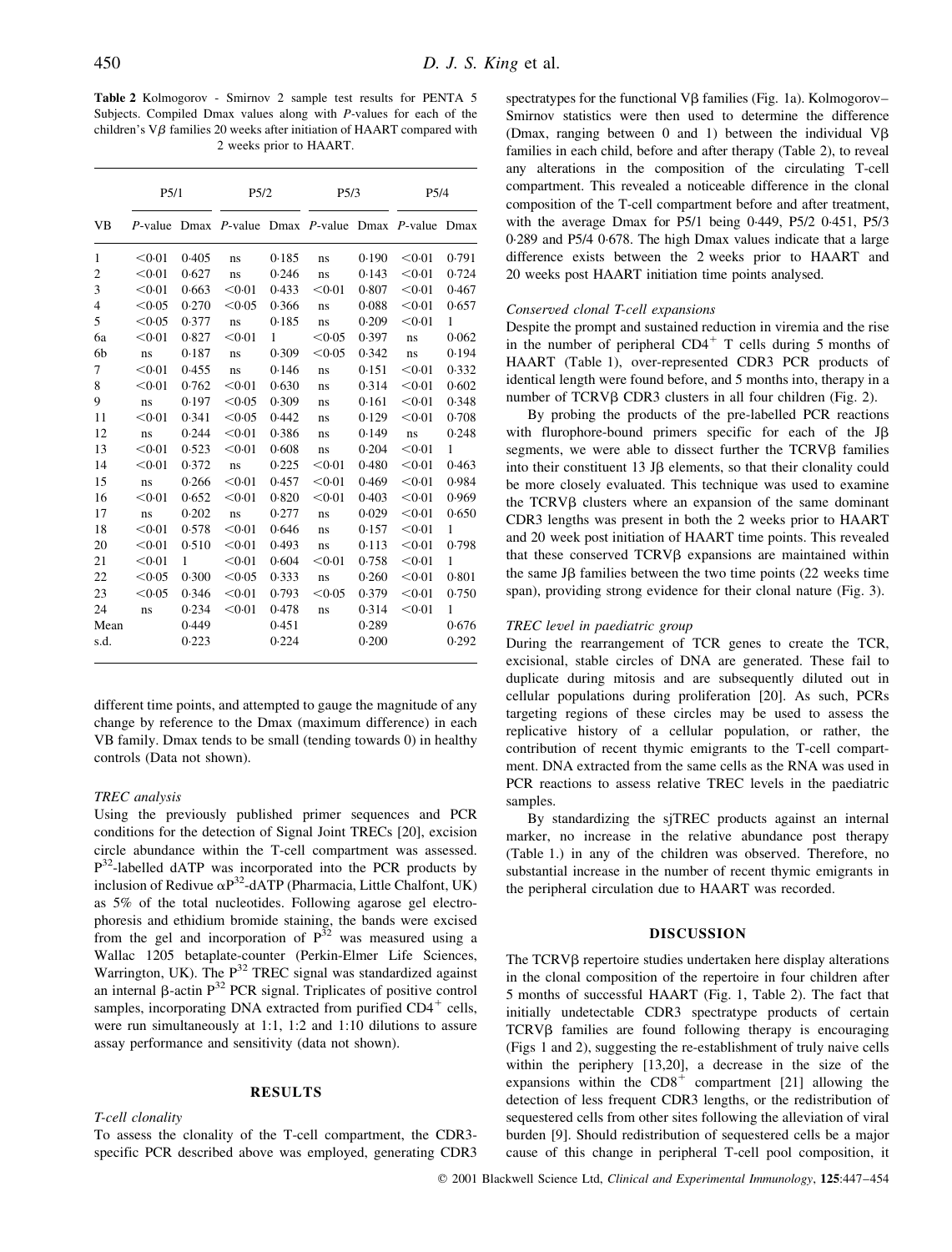

Fig. 2. Maintenance of clonal restriction. Dominant CDR3 lengths seen prior to the initiation of therapy are still in evidence 20 weeks into therapy, despite a prompt and sustained drop in viremia and an increase in  $CD4^+$  T-cell count. (a) Subject P5/1; (b) P5/2; (c) P5/3; (d) P5/4.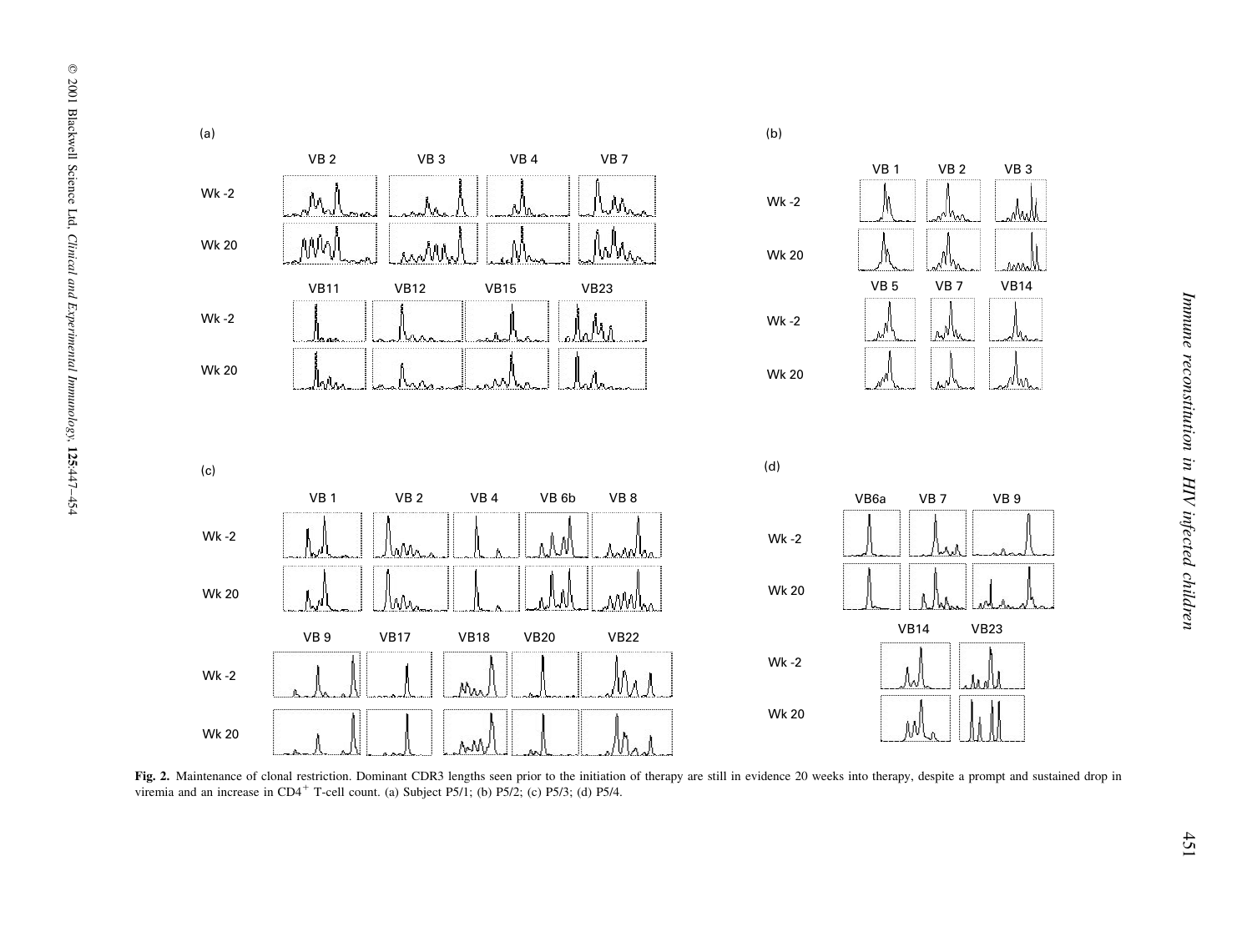

Fig. 3. Conserved TCR expansions are created by expansions within a restricted number of JB families. CDR3 spectratypes dissected out into their JB elements reveal that the over-represented CDR3 lengths originate in <sup>a</sup> restricted number of JB elements, strongly supporting their clonality. Other JB elements (not shown) in the given Vbs failed to show an over-represented CDR3 of the appropriate length.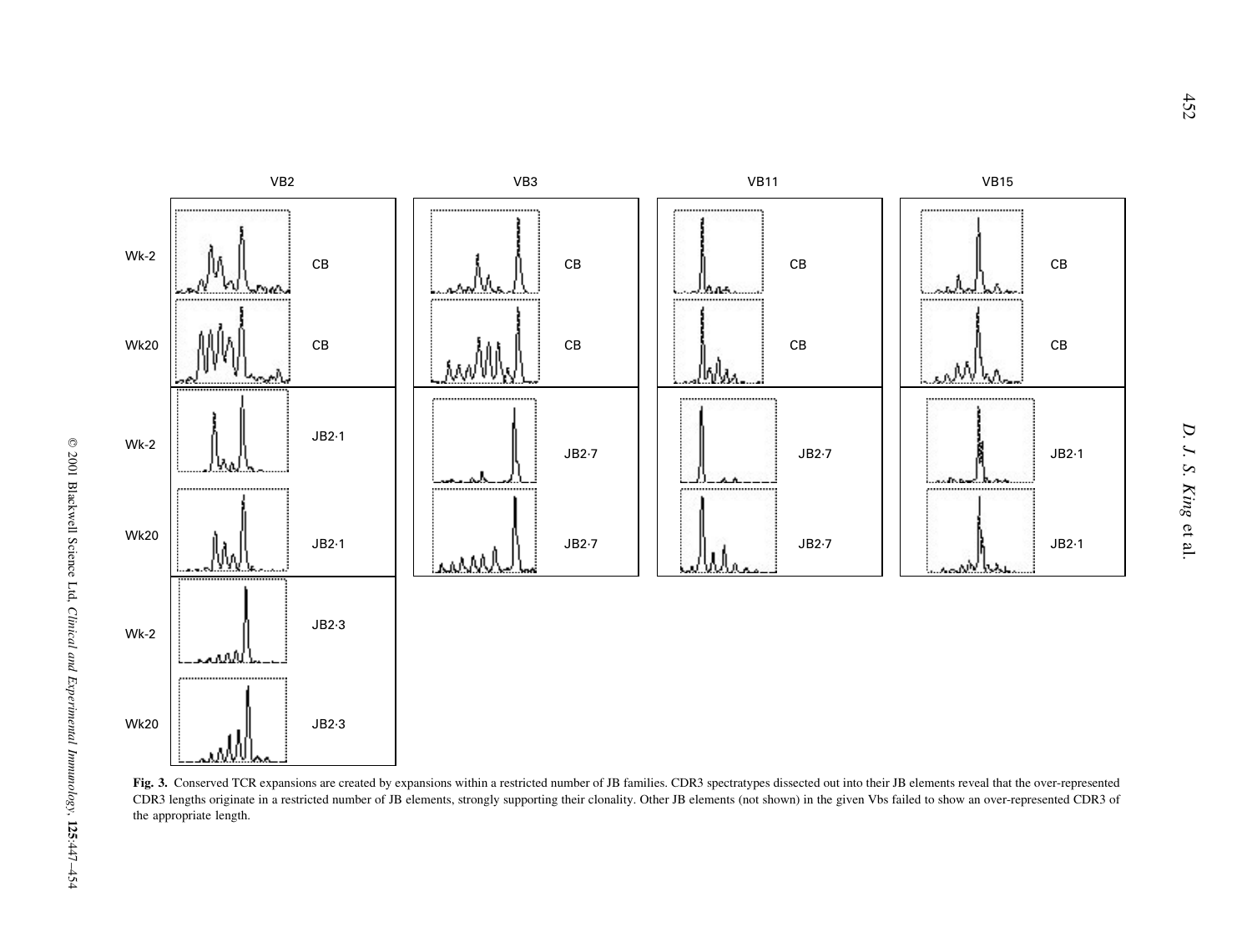would occur rapidly following the suppression of viremia [11,22], though the result of this would persist, allowing detection at the 20 week time point. Any of the aforementioned scenarios could increase the apparent diversity within the circulating T-cell compartment, although the production of new, naive cells would arguably be the most beneficial to the subject, representing true immune reconstitution.

These results must be interpreted with caution because of small numbers. However, there is strong evidence that initially over-represented TCRVb CDR3 expansions are maintained over a period of 5 months on HAART (Figs 1, 2 and 3) in each of the children. Such data suggest that specific cells are, at the very least, maintaining their place within the periphery, if not actively proliferating to re-populate the circulating cellular compartment. There are several possible explanations of the persistence of these dominant CDR3 lengths. They may represent cells responding to on-going antigenic stimuli other than the HIV-derived antigens; influx of new cells could be insufficient to displace these overrepresented cells; and/or the level of residual HIV antigens [23] may be sufficient to maintain a clonal HIV-specific response. The phenomenon of mature  $CD4^+$  T cells proliferating after successful HAART intervention in HIV-infected adults has already been observed [12], and peripheral expansion of T cells has been shown in animal models  $[24-26]$ . Recently, the observation that the size of the  $CD8<sup>+</sup> CD28<sup>-</sup> T-cell population continues to be$ significantly elevated in HIV-infected children up 12 months after the initiation of HAART [27] (compared with uninfected children) would suggest that these cells could be clonally restricted.

Recent thymic emigrants were seen in all of the children both before and after therapy, despite low CD4 counts at baseline, demonstrating the relatively high thymic function in children. In agreement with Zhang et al. [13], we failed to detect an increase in TREC relative abundance (Table 1) after 5 months of therapy; this does not exclude a contribution to the periphery by RTEs but suggests rather that their relative level does not increase. Whether this is due to factors such as activation and proliferation, rapid turn-over, or the over-abundance of the detected clonal expansions is unclear. Others, such as Douek [20], have reported an increase in RTE levels post therapy.

Bohler et al. [28], monitoring the efficacy of HAART in children, noted a decrease in expression of the apoptotic marker CD95 following therapeutic intervention. This may suggest a down-regulation of the activation-induced naive to memory phenotype "switch', and a subsequent decrease in activationinduced apoptosis, which would certainly agree with our observations.

Our findings imply that in successful paediatric therapy, with a decrease in viral load and an increase in  $CD4^+$  T-cell numbers, the reconstitution of the peripheral T-cell compartment is a composite of redistribution of cells from other sites and the proliferation of pre-existing T cells, possibly mirroring data which have been reported in adults [9], despite the differences in thymic function in adults and children.

In children, those cells which are present at the initiation of therapy would appear to play a significant role in the subsequent composition of the T-cell repertoire. Though this may be diluted out over a greater period of time, after 5 months of HAART intervention, the continued clonal restriction is very apparent and could limit the breadth of antigens that the `pool' would recognize.

## ACKNOWLEDGEMENTS

We would like to thank the parents and children at Great Ormond Street Hospital for Children NHS Trust who participated in this pilot sub-study of the PENTA 5 trial, and Drs Diana Gibb and Steve Kaye who helped provide the samples. This study was funded in part by a grant from the Chelsea & Westminster Special Trustees and in part by a `Medical School Grant' from Merck Sharp and Dohme. D. J. S. King is the recipient of a Fellowship from the Special Trustees at the Chelsea & Westminster Hospital. PENTA is supported by the European Commission BIOMED 2 contact BMH4-CT96-0836.

#### REFERENCES

- 1 Holt PG, Macaubas C. Development of long-term tolerance versus sensitisation to environmental allergens during the perinatal period. Curr Opin Immunol 1997; 9:782-7.
- 2 Adkins B. T-cell function in newborn mice and humans. Immunol Today 1999; 20:330-5.
- 3 Baumler CB, Bohler T, Herr I et al. Activation of the CD95 (APO-1/ Fas) system in T cells from human immunodeficiency virus type-1 infected children. Blood 1996;  $88:1741-6$ .
- 4 Debatin KM, Fahrig-Faissner A, Enenkel-Stoodt S et al. High expression of APO-1 (CD95) on T lymphocytes from human immunodeficiency virus-1-infected children. Blood 1994; 83:3101-3.
- 5 Gougeon ML, Montagnier L. Apoptosis in AIDS. Science 1993;  $260:1269-70.$
- 6 Katsikis PD, Wunderlich ES, Smith CA et al. Fas antigen stimulation induces marked apoptosis of T lymphocytes in human immunodeficiency virus-infected individuals. J Exp Med 1995; 181:2029-36.
- 7 Gehri R, Hahn S, Rothen M et al. The Fas receptor in HIV infection: expression on peripheral blood lymphocytes and role in the depletion of T cells. AIDS 1996; 10:9-16.
- 8 Connors M, Kovacs JA, Krevat S et al. HIV infection induces changes in  $CD4^+$  T-cell phenotype and depletions within the  $CD4^+$  T-cell repertoire that are not immediately restored by antiviral or immunebased therapies. Nature Med 1997; 3:533-40.
- 9 Pakker NG, Notermans DW, de Boer RJ et al. Biphasic kinetics of peripheral blood T cells after triple combination therapy in HIV-1 infection: a composite of redistribution and proliferation. Nature Med 1998: 4:208-14.
- 10 Roederer M. Getting to the HAART of T cell dynamics. Nature Med 1998; 4:145±6.
- 11 Bucy RP, Hockett RD, Derdeyn CA et al. Initial increase in blood CD4 (1) lymphocytes after HIV antiretroviral therapy reflects redistribution from lymphoid tissues. J Clin Invest 1999;  $103:1391-8$ .
- 12 Walker RE, Carter CS, Muul L et al. Peripheral expansion of preexisting mature  $T$  cells is an important means of  $CD4^+$  T-cell regeneration in HIV-infected adults. Nature Med 1998; 4:852-6.
- 13 Zhang L, Lewin SR, Markowitz M et al. Measuring recent thymic emigrants in blood of normal and HIV-1-infected individuals before and after effective therapy. J Exp Med 1999;  $190:725-32$ .
- 14 Pannetier C, Cochet M, Darche S et al. The sizes of the CDR3 hypervariable regions of the murine T-cell receptor beta chains vary as a function of the recombined germ-line segments. Proc Natl Acad Sci USA 1993: 90:4319-23.
- 15 Garderet L, Dulphy N, Douay C et al. The umbilical cord blood alphabeta T-cell repertoire: characteristics of a polyclonal and naive but completely formed repertoire. Blood 1998; 91:340-6.
- 16 Even J, Lim A, Puisieux I et al. T-cell repertoires in healthy and diseased human tissues analysed by T-cell receptor beta-chain CDR3 size determination: evidence for oligoclonal expansions in tumours and inflammatory diseases. Res Immunol 1995;  $2:65-80$ .
- 17 Puisieux I, Bain C, Merrouche Y et al. Restriction of the T-cell repertoire in tumor-infiltrating lymphocytes from nine patients with renal-cell carcinoma. Relevance of the CDR3 length analysis for the identification of in situ clonal T-cell expansions. Int J Cancer 1996; 2:201-8.

© 2001 Blackwell Science Ltd, Clinical and Experimental Immunology, 125:447-454